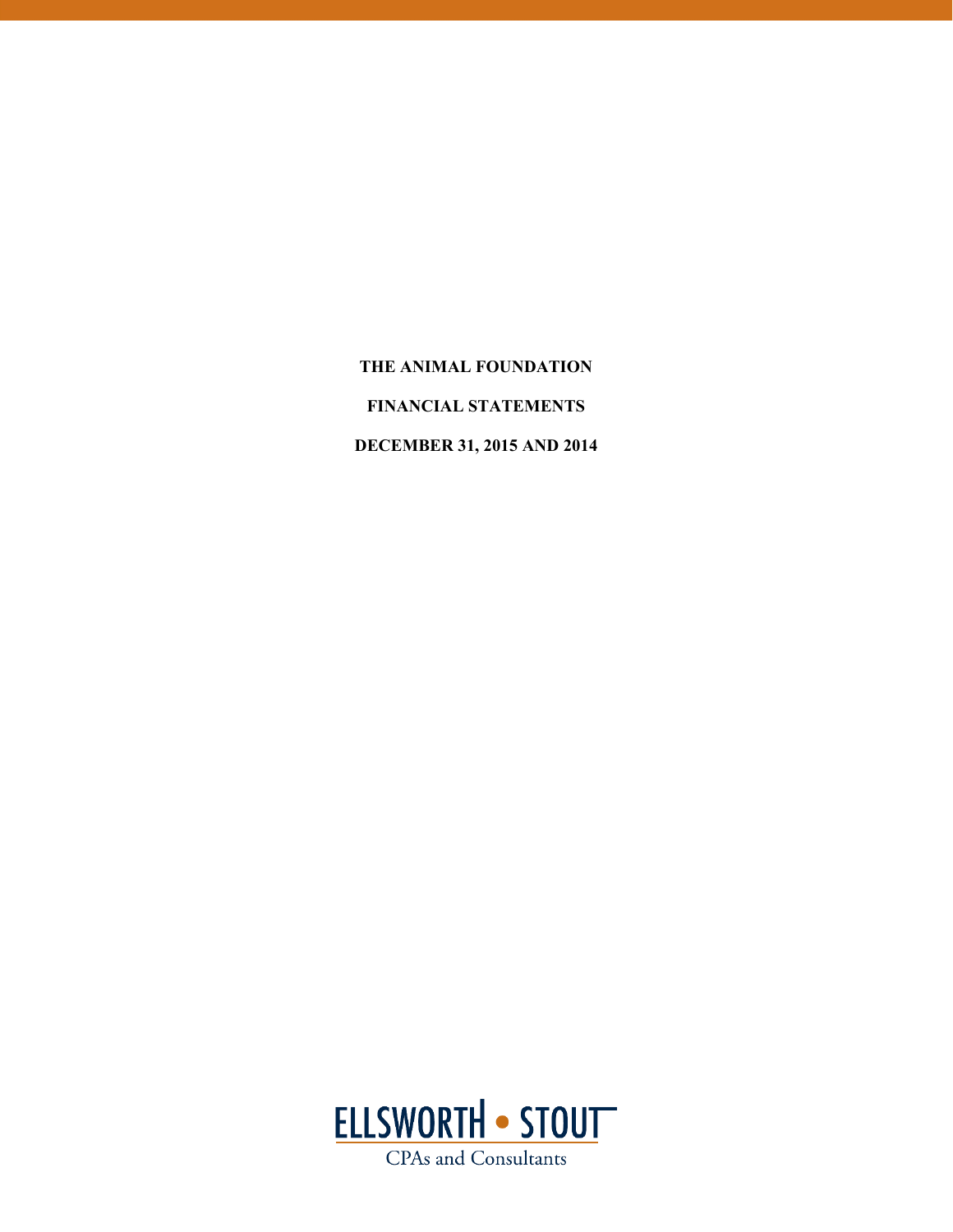# **Table of Contents**

| <b>Financial Statements:</b> |  |
|------------------------------|--|
|                              |  |
|                              |  |
|                              |  |
|                              |  |
|                              |  |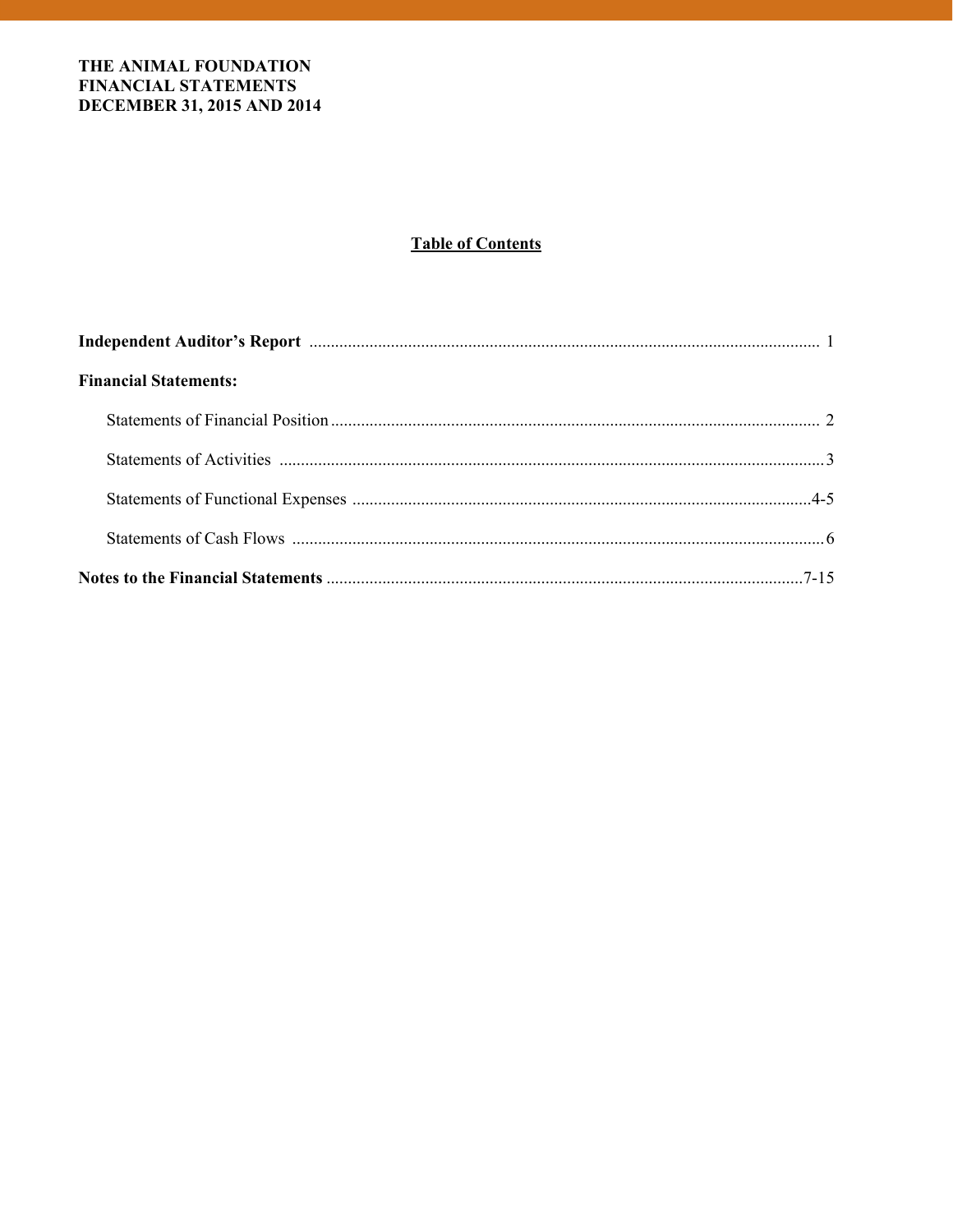

#### *Independent Auditor's Report*

To the Board of Directors The Animal Foundation

We have audited the accompanying financial statements of The Animal Foundation (a nonprofit organization), which comprise the statement of financial position as of December 31, 2015, and the related statements of activities, functional expenses, and cash flows for the year then ended, and the related notes to the financial statements.

#### *Management's Responsibility for the Financial Statements*

Management is responsible for the preparation and fair presentation of these financial statements in accordance with accounting principles generally accepted in the United States of America; this includes the design, implementation, and maintenance of internal control relevant to the preparation and fair presentation of financial statements that are free from material misstatement, whether due to fraud or error.

#### *Auditor's Responsibility*

Our responsibility is to express an opinion on these financial statements based on our audit. We conducted our audit in accordance with auditing standards generally accepted in the United States of America. Those standards require that we plan and perform the audit to obtain reasonable assurance about whether the financial statements are free from material misstatement.

An audit involves performing procedures to obtain audit evidence about the amounts and disclosures in the financial statements. The procedures selected depend on the auditor's judgment, including the assessment of the risks of material misstatement of the financial statements, whether due to fraud or error. In making those risk assessments, the auditor considers internal control relevant to the entity's preparation and fair presentation of the financial statements in order to design audit procedures that are appropriate in the circumstances, but not for the purpose of expressing an opinion on the effectiveness of the entity's internal control. Accordingly, we express no such opinion. An audit also includes evaluating the appropriateness of accounting policies used and the reasonableness of significant accounting estimates made by management, as well as evaluating the overall presentation of the financial statements.

We believe that the audit evidence we have obtained is sufficient and appropriate to provide a basis for our audit opinion.

#### *Opinion*

In our opinion, the financial statements referred to above present fairly, in all material respects, the financial position of The Animal Foundation as of December 31, 2015, and the changes in its net assets and its cash flows for the year then ended in accordance with accounting principles generally accepted in the United States of America.

Ellsworth & Start, LLC

Las Vegas, Nevada May 26, 2016



**Acuity Financial Center** 7881 W. Charleston Blvd., Ste. 155 . Las Vegas, NV 89117 p 702-871-2727 f 702-876-0040 Ivcpas.com Members of the American Institute of Certified Public Accountants & Nevada Society of Certified Public Accountants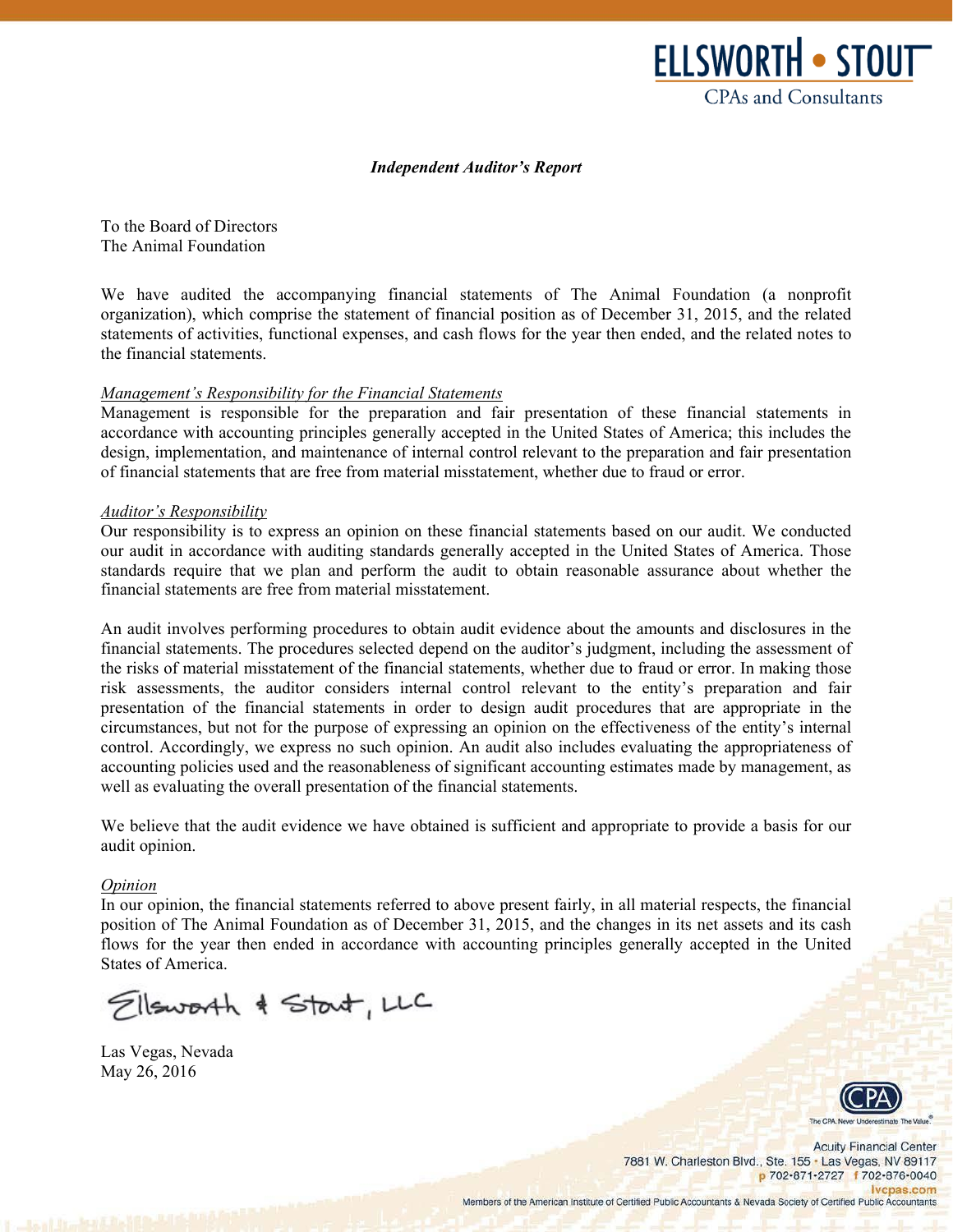# **THE ANIMAL FOUNDATION STATEMENTS OF FINANCIAL POSITION DECEMBER 31, 2015 AND 2014**

| <b>ASSETS</b>                                                                                                                                                                                                                                              |              | 2015                                                                                        | 2014                                                                                         |
|------------------------------------------------------------------------------------------------------------------------------------------------------------------------------------------------------------------------------------------------------------|--------------|---------------------------------------------------------------------------------------------|----------------------------------------------------------------------------------------------|
| <b>Current Assets:</b><br>Cash and cash equivalents<br>Cash and cash equivalents, restricted<br>Investments<br>Unconditional promises to give, net<br>Accounts and other receivables, net<br>Inventory<br>Prepaid expenses<br>Total current assets         | \$           | 221,273<br>6,475,279<br>2,413,052<br>13,777,700<br>23,956<br>24,884<br>22,552<br>22,958,696 | \$<br>56,963<br>881,150<br>2,851,102<br>5,111,713<br>29,566<br>55,686<br>44,902<br>9,031,082 |
| <b>Property and Equipment, net</b>                                                                                                                                                                                                                         |              | 15,005,612                                                                                  | 15,620,971                                                                                   |
| <b>Construction in Progress</b>                                                                                                                                                                                                                            |              | 609,012                                                                                     | 422,158                                                                                      |
| <b>Other Assets:</b><br>Investments, net<br>Beneficial interest in perpetual trust held by others, restricted<br>Unconditional promises to give, net of current portion<br>Land held for investment<br>Other<br><b>Total</b> assets<br><b>Total Assets</b> | $\mathbb{S}$ | 1,340,585<br>1,944,218<br>2,388,777<br>216,940<br>121,981<br>6,012,501<br>44,585,821        | \$<br>1,596,703<br>2,039,915<br>1,268,315<br>216,940<br>110,278<br>5,232,151<br>30,306,362   |
|                                                                                                                                                                                                                                                            |              |                                                                                             |                                                                                              |
| <b>LIABILITIES AND NET ASSETS</b><br><b>Current Liabilities:</b><br>Accounts payable<br>Accrued expenses<br>Unearned revenue<br>Total current liabilities                                                                                                  | \$           | 259,708<br>170,076<br>429,784                                                               | \$<br>154,972<br>154,947<br>243<br>310,162                                                   |
| <b>Total Liabilities</b>                                                                                                                                                                                                                                   |              | 429,784                                                                                     | 310,162                                                                                      |
| <b>Net Assets:</b><br>Unrestricted:<br>Undesignated<br>Board designated                                                                                                                                                                                    |              | 15,628,795<br>3,944,768<br>19,573,563                                                       | 16, 197, 372<br>4,519,490<br>20,716,862                                                      |
| Temporarily restricted<br>Permanently restricted<br>Total net assets<br><b>Total Liabilities and Net Assets</b>                                                                                                                                            | \$           | 22,638,256<br>1,944,218<br>44,156,037<br>44,585,821                                         | \$<br>7,239,423<br>2,039,915<br>29,996,200<br>30,306,362                                     |
|                                                                                                                                                                                                                                                            |              |                                                                                             |                                                                                              |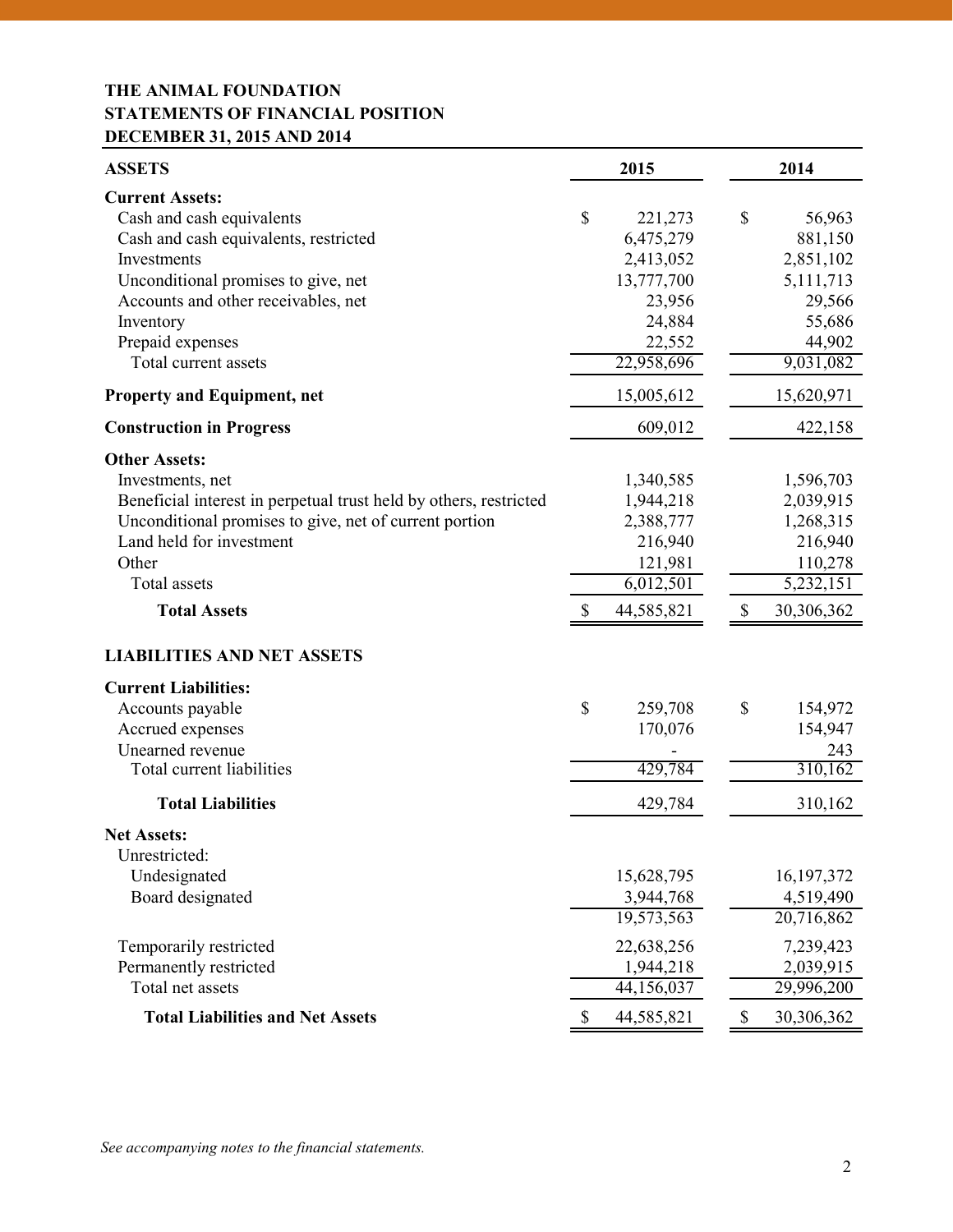# **THE ANIMAL FOUNDATION STATEMENTS OF ACTIVITIES YEARS ENDED DECEMBER 31, 2015 AND 2014**

|                                                          | 2015             | 2014             |
|----------------------------------------------------------|------------------|------------------|
| <b>Unrestricted Net Assets</b>                           |                  |                  |
| Revenue and other support:                               |                  |                  |
| Contract revenue                                         | \$<br>4,189,628  | \$<br>4,109,008  |
| Program revenue, net                                     | 1,984,351        | 2,222,636        |
| Contributions                                            | 606,589          | 494,360          |
| In-kind donations                                        | 431,676          | 409,287          |
| Special events, net of expenses of \$69,457 and \$44,495 | 161,996          | 223,374          |
| Investment income                                        | 132,893          | 97,567           |
| Miscellaneous                                            | 42,576           | 52,075           |
| Net assets released from donor restrictions              | 446,251          | 381,899          |
|                                                          | 7,995,960        | 7,990,206        |
| Expenses:                                                |                  |                  |
| Program services:                                        |                  |                  |
| Adoptions                                                | 2,512,035        | 2,271,851        |
| <b>Behavior</b>                                          | 77,910           |                  |
| Public Clinic                                            | 603,271          | 627,394          |
| Foster                                                   | 75,044           | 69,488           |
| Rescue                                                   | 62,778           | 64,081           |
| Shelter                                                  | 4,068,006        | 4,404,870        |
|                                                          | 7,399,044        | 7,437,684        |
| Supporting services:                                     |                  |                  |
| Fundraising                                              | 518,821          | 641,217          |
| Management and general                                   | 1,053,609        | 1,069,904        |
|                                                          | 1,572,430        | 1,711,121        |
|                                                          | 8,971,474        | 9,148,805        |
| Other income (expense):                                  |                  |                  |
| Net realized and unrealized gain (loss) on investments   | (167, 785)       | 134,756          |
|                                                          | (167, 785)       | 134,756          |
| Decrease in unrestricted net assets                      | (1, 143, 299)    | (1,023,843)      |
| <b>Temporarily Restricted Net Assets</b>                 |                  |                  |
| Contributions                                            | 15,845,084       | 5,323,542        |
| Net assets released from donor restrictions              | (446, 251)       | (381, 899)       |
| Increase in temporarily restricted net assets            | 15,398,833       | 4,941,643        |
| <b>Permanently Restricted Net Assets</b>                 |                  |                  |
| Net realized and unrealized gain (loss) on investments   | (95, 697)        | 4,529            |
| Increase (decrease) in permanently restricted net assets | (95, 697)        | 4,529            |
| Increase in net assets                                   | 14,159,837       | 3,922,329        |
| <b>Net Assets, Beginning of Year</b>                     | 29,996,200       | 26,073,871       |
| <b>Net Assets, End of Year</b>                           | \$<br>44,156,037 | \$<br>29,996,200 |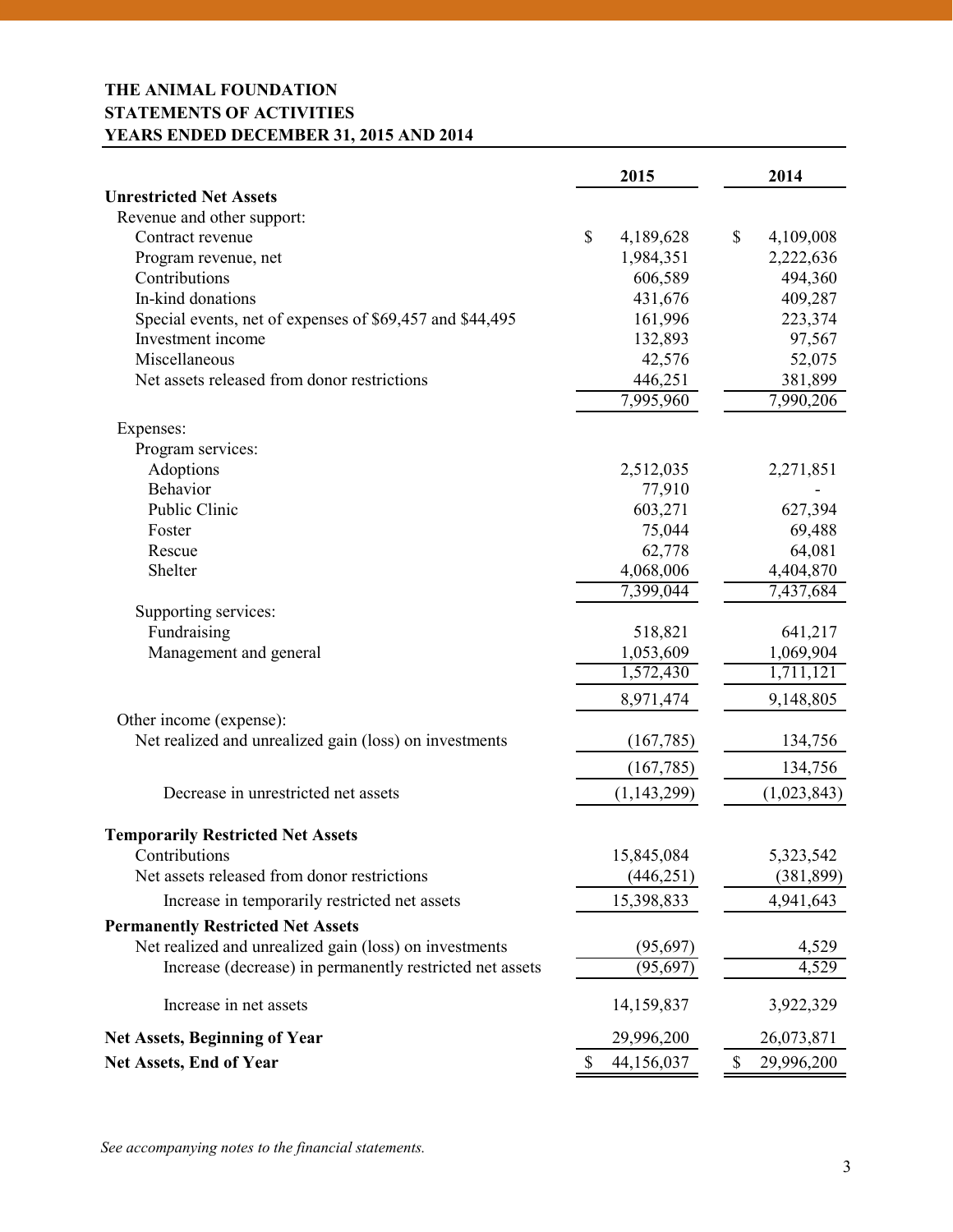# **THE ANIMAL FOUNDATION STATEMENT OF FUNCTIONAL EXPENSES YEAR ENDED DECEMBER 31, 2015**

| Program Services               |             |                          |                  |                        |                          |             |                  |              |                           |              |
|--------------------------------|-------------|--------------------------|------------------|------------------------|--------------------------|-------------|------------------|--------------|---------------------------|--------------|
|                                | Adoptions   | Behavior                 | Public<br>Clinic | Foster                 | Rescue                   | Shelter     | Total<br>Program | Fundraising  | Management<br>and General | Total        |
| Advertising                    | 66,186<br>S | $\mathcal{S}$            | 1,200<br>\$      | \$<br>313              | \$<br>$\blacksquare$     | \$          | 67,699<br>\$     | \$<br>14,554 | \$<br>$\blacksquare$      | 82,253<br>\$ |
| Animal care                    | 194,318     | 8,469                    | 168,168          | 250                    | 140                      | 144,716     | 516,061          | 553          | 3,041                     | 519,655      |
| Bad debt                       |             |                          |                  |                        |                          | 74,077      | 74,077           | 65           | $\sim$                    | 74,142       |
| Building maintenance           | 13,554      | 57                       | 455              | 27                     | 15                       | 37,211      | 51,319           | 77           | 918                       | 52,314       |
| Clinic expense allocation      | 94,059      |                          |                  |                        | $\overline{\phantom{a}}$ | 629,871     | 723,930          |              |                           | 723,930      |
| Credit card fees               | 7,966       |                          | 6,396            | 3                      | -                        | 3,145       | 17,510           | 6,556        | 5                         | 24,071       |
| Depreciation                   | 318,860     | $\blacksquare$           | 12,477           | 92                     | 59                       | 287,929     | 619,417          | 7,018        | 12,075                    | 638,510      |
| Donated car expenses           |             |                          |                  |                        |                          |             |                  | 13,697       | $\overline{\phantom{0}}$  | 13,697       |
| Donated facilities             | 75,405      | $\blacksquare$           | 1,013            | 3,093                  | 3,093                    | 128,973     | 211,577          | 2,865        | 15,092                    | 229,534      |
| Donated materials and supplies | 77,452      | $\blacksquare$           | 1,003            | $\overline{a}$         | $\blacksquare$           | 28,793      | 107,248          | 33           |                           | 107,281      |
| Donated professional services  | 61,468      |                          | 1,496            |                        | ۰                        | 2,162       | 65,126           | 28,466       | 291                       | 93,883       |
| Dues and subscriptions         | 2,690       | 37                       | 1,195            | 796                    | 51                       | 3,598       | 8,367            | 9,067        | 15,322                    | 32,756       |
| Employee benefits              | 67,711      | 3,561                    | 9,925            | 2,180                  | 4,336                    | 152,746     | 240,459          | 5,662        | 23,999                    | 270,120      |
| Equipment repairs              | 16,703      | 43                       | 813              | 277                    | Ξ.                       | 8,553       | 26,389           | 1,694        | 10,420                    | 38,503       |
| Insurance                      | 39,796      |                          | 1,681            | 120                    | 67                       | 20,892      | 62,556           | 2,368        | 16,177                    | 81,101       |
| Miscellaneous                  | 6,193       | 46                       | 1,420            | 99                     | 91                       | 9,931       | 17,780           | 21,397       | 10,970                    | 50,147       |
| Printing                       | 1,618       |                          | 3,015            | 297                    |                          | 703         | 5,633            | 13,504       | 592                       | 19,729       |
| Professional services          | 30,850      | 339                      | 8,583            | 1,690                  | 968                      | 173,905     | 216,335          | 85,159       | 108,992                   | 410,486      |
| Promotion fees                 |             |                          |                  |                        | $\sim$                   |             |                  | 585          |                           | 585          |
| Recruitment and retention      | 421         |                          | 103              | 6                      | 3                        | 721         | 1,254            | 458          | 10,874                    | 12,586       |
| Rent expenses                  | 27,731      | $\overline{\phantom{a}}$ | 1,774            | 135                    | 219                      | 5,602       | 35,461           | 241          | 1,644                     | 37,346       |
| Safety and security            | 5,422       |                          | 542              | 110                    | 62                       | 5,788       | 11,924           | 279          | 531                       | 12,734       |
| Salaries and related expenses  | 1,173,326   | 49,270                   | 372,061          | 64,412                 | 53,191                   | 2,182,061   | 3,894,321        | 283,963      | 800,608                   | 4,978,892    |
| <b>Supplies</b>                | 9,408       | 16,041                   | 3,329            | 273                    | 42                       | 24,281      | 53,374           | 11,597       | 8,765                     | 73,736       |
| Telephone and internet         | 3,856       |                          | 659              | 115                    | 66                       | 3,132       | 7,828            | 1,745        | 3,679                     | 13,252       |
| Travel and auto expenses       | 686         | 47                       | 932              | 98                     | $8\,$                    | 6,938       | 8,709            | 5,233        | 4,292                     | 18,234       |
| <b>Utilities</b>               | 165,442     |                          | 5,031            | 658                    | 367                      | 88,215      | 259,713          | 1,985        | 5,322                     | 267,020      |
| Volunteer expenses             | 50,914      |                          |                  |                        | $\overline{\phantom{0}}$ | 44,063      | 94,977           |              |                           | 94,977       |
|                                | \$2,512,035 | $\mathbb{S}$<br>77,910   | \$603,271        | $\mathbb{S}$<br>75,044 | $\mathcal{S}$<br>62,778  | \$4,068,006 | \$7,399,044      | \$518,821    | \$1,053,609               | \$8,971,474  |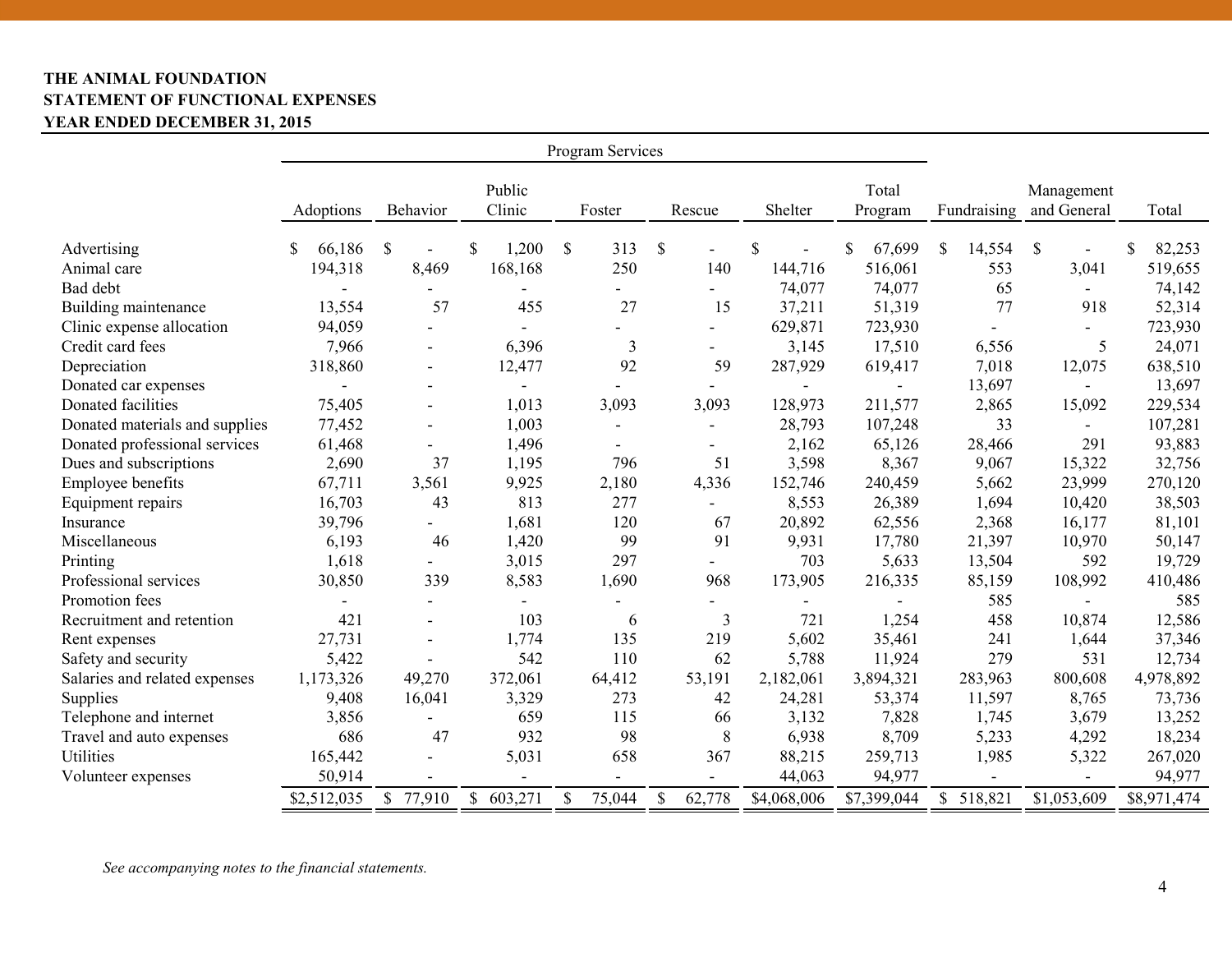# **THE ANIMAL FOUNDATION STATEMENT OF FUNCTIONAL EXPENSES YEAR ENDED DECEMBER 31, 2014**

| Program Services               |              |                  |                          |                          |             |                  |                         |                           |              |
|--------------------------------|--------------|------------------|--------------------------|--------------------------|-------------|------------------|-------------------------|---------------------------|--------------|
|                                | Adoptions    | Public<br>Clinic | Foster                   | Rescue                   | Shelter     | Total<br>Program | Fundraising             | Management<br>and General | Total        |
| Advertising                    | 47,227<br>S. | 5,960<br>\$      | \$<br>4,269              | \$                       | \$<br>3,371 | 60,827<br>\$     | \$<br>12,160            | $\mathcal{S}$             | 72,987<br>\$ |
| Animal care                    | 103,552      | 168,088          | 1,268                    | 1,268                    | 264,648     | 538,824          | 1,121                   | 7,131                     | 547,076      |
| Bad debt                       |              |                  | -                        |                          | 27,111      | 27,111           | 200                     | $\blacksquare$            | 27,311       |
| Building maintenance           | 14,829       | 199              | 165                      | 165                      | 30,469      | 45,827           | 195                     | 3,266                     | 49,288       |
| Clinic expense allocation      | 89,216       |                  | $\overline{a}$           |                          | 593,417     | 682,633          |                         | $\overline{\phantom{a}}$  | 682,633      |
| Credit card fees               | 9,819        | 6,309            | $\overline{\phantom{0}}$ |                          | 3,163       | 19,291           | 8,964                   |                           | 28,255       |
| Depreciation                   | 315,176      | 37,247           | $\overline{a}$           |                          | 286,206     | 638,629          | 5,165                   | 8,507                     | 652,301      |
| Donated car expenses           |              |                  |                          |                          |             | $\blacksquare$   | 60,009                  | $\blacksquare$            | 60,009       |
| Donated facilities             | 74,480       | 526              | 2,367                    | 2,367                    | 132,740     | 212,480          | 1,758                   | 14,622                    | 228,860      |
| Donated materials and supplies | 52,628       | 2,137            | -                        |                          | 52,183      | 106,948          | 11,496                  |                           | 118,444      |
| Donated professional services  | 3,600        | 250              | $\overline{a}$           | $\overline{\phantom{a}}$ |             | 3,850            | 58,133                  |                           | 61,983       |
| Dues and subscriptions         | 5,624        | 2,967            | 590                      | 91                       | 6,578       | 15,850           | 5,602                   | 6,630                     | 28,082       |
| <b>Employee benefits</b>       | 62,487       | 11,453           | 3,387                    | 3,387                    | 180,022     | 260,736          | 6,150                   | 34,114                    | 301,000      |
| Equipment repairs              | 9,934        | 392              | 10                       | 10                       | 13,581      | 23,927           | 695                     | 6,262                     | 30,884       |
| Insurance                      | 27,255       | 783              | 605                      | 605                      | 23,790      | 53,038           | 1,475                   | 22,021                    | 76,534       |
| Miscellaneous                  | 8,994        | 1,098            | 34                       | 34                       | 9,455       | 19,615           | 15,644                  | 13,212                    | 48,471       |
| Printing                       | 5,709        | 3,235            | 680                      | 113                      | 16,052      | 25,789           | 30,899                  | 409                       | 57,097       |
| Professional services          | 83,504       | 8,987            | 1,049                    | 945                      | 180,734     | 275,219          | 62,594                  | 52,935                    | 390,748      |
| Promotion fees                 | 1,195        | 9,377            | $\blacksquare$           |                          |             | 10,572           | 2,032                   |                           | 12,604       |
| Recruitment and retention      | 2,352        | 502              | 143                      | 109                      | 5,069       | 8,175            | 731                     | 11,870                    | 20,776       |
| Rent expenses                  | 26,783       | 488              | 45                       | $\sim$                   | 5,646       | 32,962           | 2,235                   | 1,255                     | 36,452       |
| Safety and security            | 3,241        | 355              | 47                       | 47                       | 5,570       | 9,260            | 218                     | 623                       | 10,101       |
| Salaries and related expenses  | 1,167,074    | 363,678          | 51,363                   | 51,474                   | 2,389,640   | 4,023,229        | 305,657                 | 843,401                   | 5,172,287    |
| Supplies                       | 12,163       | 3,352            | 165                      | 165                      | 18,608      | 34,453           | 30,696                  | 17,780                    | 82,929       |
| Telephone and internet         | 3,245        | 11               | $\overline{a}$           |                          | 1,334       | 4,590            | 2,350                   | 2,252                     | 9,192        |
| Travel and auto expenses       | 4,888        | $\blacksquare$   | -                        |                          | 4,828       | 9,716            | 10,193                  | 3,938                     | 23,847       |
| <b>Utilities</b>               | 105,259      |                  | 3,301                    | 3,301                    | 125,948     | 237,809          | 4,845                   | 19,676                    | 262,330      |
| Volunteer expenses             | 31,617       |                  |                          |                          | 24,707      | 56,324           |                         |                           | 56,324       |
|                                | \$2,271,851  | \$627,394        | $\mathbb{S}$<br>69,488   | \$<br>64,081             | \$4,404,870 | \$7,437,684      | $\mathbb{S}$<br>641,217 | \$1,069,904               | \$9,148,805  |

*See accompanying notes to the financial statements.*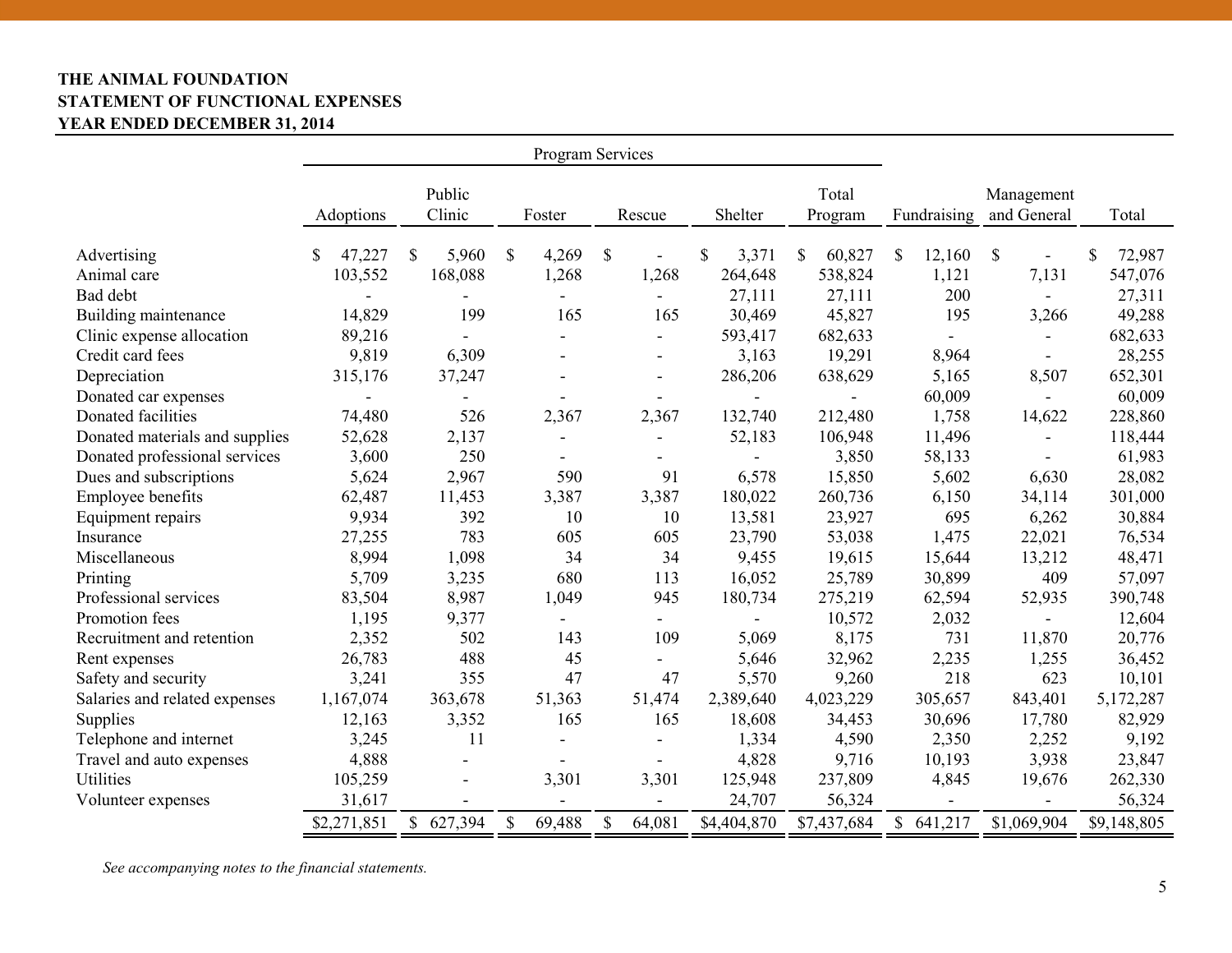# **THE ANIMAL FOUNDATION STATEMENTS OF CASH FLOWS YEARS ENDED DECEMBER 31, 2015 AND 2014**

|                                                             |               | 2015        |               | 2014        |
|-------------------------------------------------------------|---------------|-------------|---------------|-------------|
| <b>Cash Flows from Operating Activities</b>                 |               |             |               |             |
| Increase in net assets                                      | \$            | 14,159,837  | \$            | 3,922,329   |
| Adjustments to reconcile increase in net assets             |               |             |               |             |
| to net cash provided by (used in) operating activities:     |               |             |               |             |
| Amortization of unconditional promise to give               |               | (6,649)     |               | (3,382)     |
| Discount of unconditional promise to give to present value  |               | 132,042     |               |             |
| Bad debt                                                    |               | 74,142      |               | 27,311      |
| Depreciation                                                |               | 638,510     |               | 652,301     |
| Amortization of premium (discount) on investment in bonds   |               | (6,169)     |               | 13,562      |
| Net realized and unrealized (gain) loss on investments      |               | 263,482     |               | (139, 285)  |
| Changes in operating assets and liabilities:                |               |             |               |             |
| (Increase) decrease in unconditional promises to give       |               | (9,911,842) |               | (4,421,546) |
| (Increase) decrease in accounts and other receivables       |               | (68, 532)   |               | (17,043)    |
| (Increase) decrease in inventory                            |               | 30,802      |               | (4, 448)    |
| (Increase) decrease in prepaid expenses                     |               | 22,350      |               | (32,106)    |
| (Increase) decrease in other asset                          |               | (11,703)    |               | (50, 556)   |
| Increase (decrease) in accounts payable                     |               | 104,736     |               | (44, 531)   |
| Increase (decrease) in accrued expenses                     |               | 15,129      |               | (190,007)   |
| Increase (decrease) in unearned revenue                     |               | (243)       |               | (146, 047)  |
| Net cash provided by (used in) operating activities         |               | 5,435,892   |               | (433, 448)  |
| <b>Cash Flows from Investing Activities</b>                 |               |             |               |             |
| Proceeds from sale of investments                           |               | 1,172,458   |               | 723,128     |
| Purchase of investments                                     |               | (639,904)   |               | (854, 924)  |
| Purchase of property and equipment                          |               | (23, 153)   |               | (88,900)    |
| Construction in progress expenditures                       |               | (186, 854)  |               | (17, 304)   |
| Net cash provided by (used in) investing activities         |               | 322,547     |               | (238,000)   |
| <b>Net Increase (Decrease) in Cash and Cash Equivalents</b> |               | 5,758,439   |               | (671, 448)  |
| <b>Cash and Cash Equivalents, Beginning of Year</b>         |               | 938,113     |               | 1,609,561   |
| <b>Cash and Cash Equivalents, End of Year</b>               | \$            | 6,696,552   | $\mathbb S$   | 938,113     |
| <b>Cash and Cash Equivalents, Unrestricted</b>              | \$            | 221,273     | \$            | 56,963      |
| <b>Cash and Cash Equivalents, Restricted</b>                |               | 6,475,279   |               | 881,150     |
|                                                             | $\mathsf{\$}$ | 6,696,552   | $\mathsf{\$}$ | 938,113     |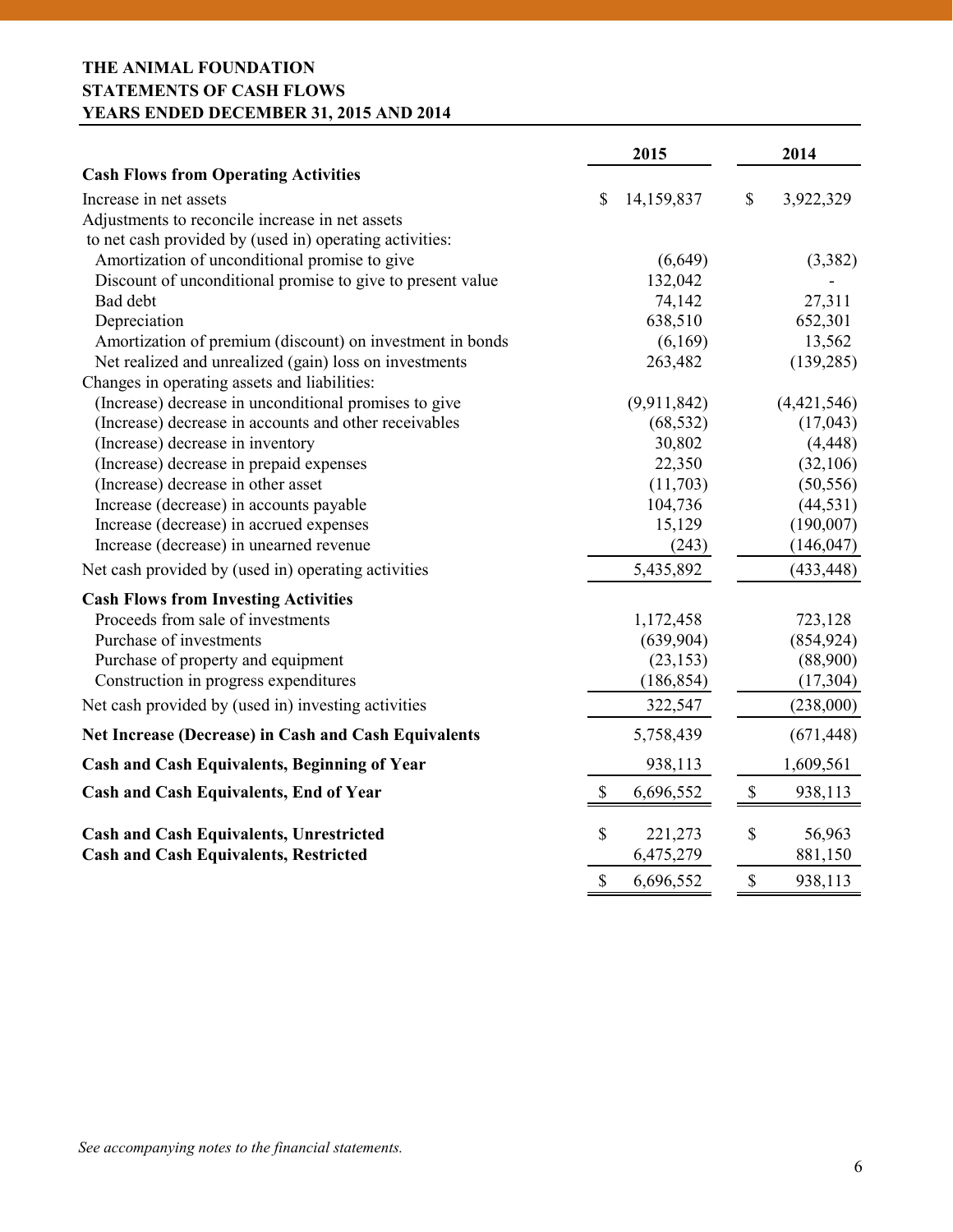# **THE ANIMAL FOUNDATION NOTES TO THE FINANCIAL STATEMENTS DECEMBER 31, 2015 AND 2014**

# **NOTE 1 – NATURE OF ORGANIZATION**

The Animal Foundation (the Foundation) was incorporated in March 1978. The Foundation is a public, nonprofit, multi-service agency whose mission is to save the lives of all healthy and treatable animals in the Las Vegas valley. The vision is to promote a humane and compassionate community for all animals. The Foundation operates the Valley's largest open-admission shelter, lost and found services, rabies observation, foster home and adoption services, affordable vaccination clinic, low-cost spaying and neutering services, community education, and humane and sensitive euthanasia.

The Foundation receives most of its revenues and support from the Southern Nevada region. During 2015 and 2014, 52% and 51%, respectively, of operating support was collectively generated from contracts with the City of Las Vegas, the City of North Las Vegas and Clark County. When non-recurring net pledges received as part of the building expansion project are included, the percentage of total support from municipalities totals 85% and 31% during 2015 and 2014, respectively.

## **NOTE 2 – SUMMARY OF SIGNIFICANT ACCOUNTING POLICIES**

This summary of significant accounting policies of the Foundation is presented to assist in understanding the Foundation's financial statements. The financial statements and notes are representations of the Foundation's management, which is responsible for their integrity and objectivity. These accounting policies conform to accounting principles generally accepted in the United States of America and have been consistently applied in the preparation of the financial statements.

## **Basis of Accounting**

The financial statements of the Foundation have been prepared on the accrual basis of accounting and accordingly reflect all significant receivables, payables, and other liabilities.

## **Basis of Presentation**

The accompanying financial statements have been presented in accordance with accounting principles generally accepted in the United States of America applicable to not-for-profit organizations, principally Accounting Standards Codification (ASC) 958, *Not-for-Profit Entities*. Under ASC 958, the Foundation is required to report information regarding its financial position and changes in financial position according to three classes of net assets; unrestricted net assets, temporarily restricted net assets and permanently restricted net assets.

#### **Estimates**

 The preparation of financial statements in conformity with accounting principles generally accepted in the United States of America requires management to make estimates and judgments that affect the reported amounts of assets, liabilities, revenues and expenses. Accordingly, actual results could differ from those estimates.

## **Cash and Cash Equivalents**

For the purpose of the statement of cash flows, the Foundation considers all highly liquid investments available for current use with an original maturity of three months or less to be cash equivalents.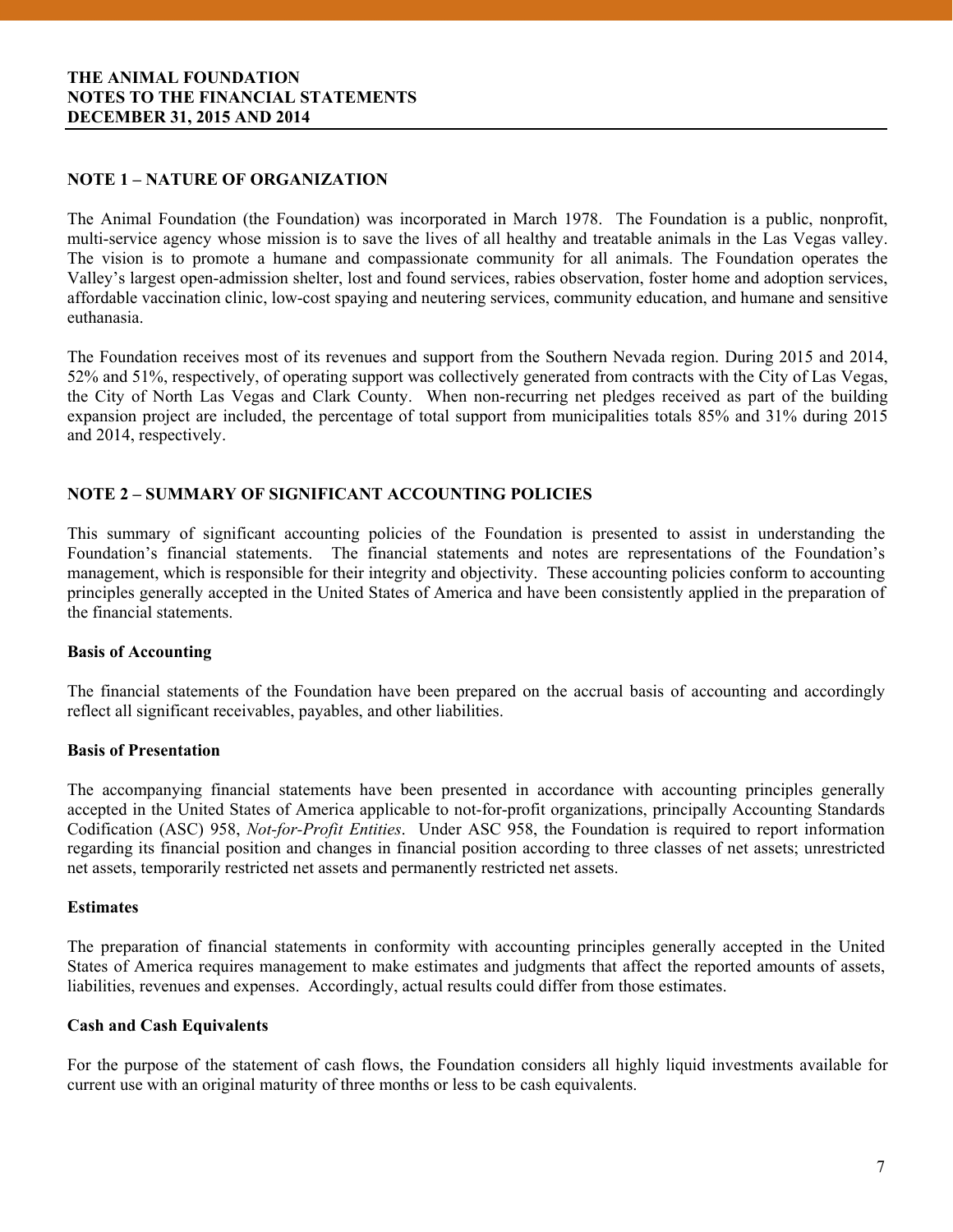# **NOTE 2 – SUMMARY OF SIGNIFICANT ACCOUNTING POLICIES (Continued)**

#### **Cash and Cash Equivalents (Continued)**

The Foundation has concentrated its credit risk for cash by maintaining deposits in financial institutions, which at times may exceed amounts covered by insurance provided by the U.S. Federal Deposit Insurance Corporation (FDIC). The Foundation has not experienced any losses in such accounts and believes it is not exposed to any significant credit risk to cash.

#### **Accounts Receivable**

Accounts receivable consist primarily of fees due from program services and are non-interest bearing. Accounts receivable are stated at unpaid balances, less an allowance for doubtful accounts. The Foundation provides for losses on accounts receivable using the allowance method. It is the Foundation's policy to charge off uncollectible accounts receivable when management determines the receivable will not be collected. As of December 31, 2015 and 2014, the estimated allowance for uncollectible accounts to accounts receivable was \$34,000 and \$24,360, respectively.

#### **Inventory**

Inventories primarily consist of medical supplies and equipment, as well as animal microchips. Inventory costs are measured using the first in, first out (FIFO) inventory method.

#### **Investments**

Investments in debt and equity securities with readily determinable fair values are carried at fair value based on quoted prices in active markets (all Level 1 measurements) in the Statement of Financial Position. Unrealized gains and losses are included in the accompanying Statement of Activities. The Foundation initially records its real estate investments at the fair value as of the dates the investments are donated to the Foundation and thereafter carries such investments primarily at current appraised values (Level 2 measurements). The Foundation considers the measurement of its beneficial interest in the trust to be a Level 3 measurement within the fair value hierarchy because even though that measurement is based on the fair values of the trust assets reported by the trustee, the Foundation will never receive those assets or have the ability to direct the trustee to redeem them. Investments in bonds are reported net of premium amortization of \$22,915 and \$29,084 for the years ended December 31, 2015 and 2014, respectively.

## **Property and Equipment**

 assets, which range between three to thirty-nine years. The Foundation capitalizes significant expenditures for property and equipment at cost, generally those that exceed \$1,000. Property and equipment that are contributed to the Foundation are recorded at the approximate fair value at the date of donation. Depreciation is computed using the straight-line method over the estimated useful lives of the

#### **Contributed Materials and Services**

Generally, donated materials, if significant in amount, are recorded at their fair market value, provided the Foundation has a clearly measurable and objective basis for determining the value. In the case of materials where such values cannot reasonably be determined, the donation is not recorded. Donated professional services are recognized if the services received (a) create or enhance long-lived assets or (b) require specialized skills, are provided by individuals possessing those skills, and would typically need to be purchased if not provided by donation.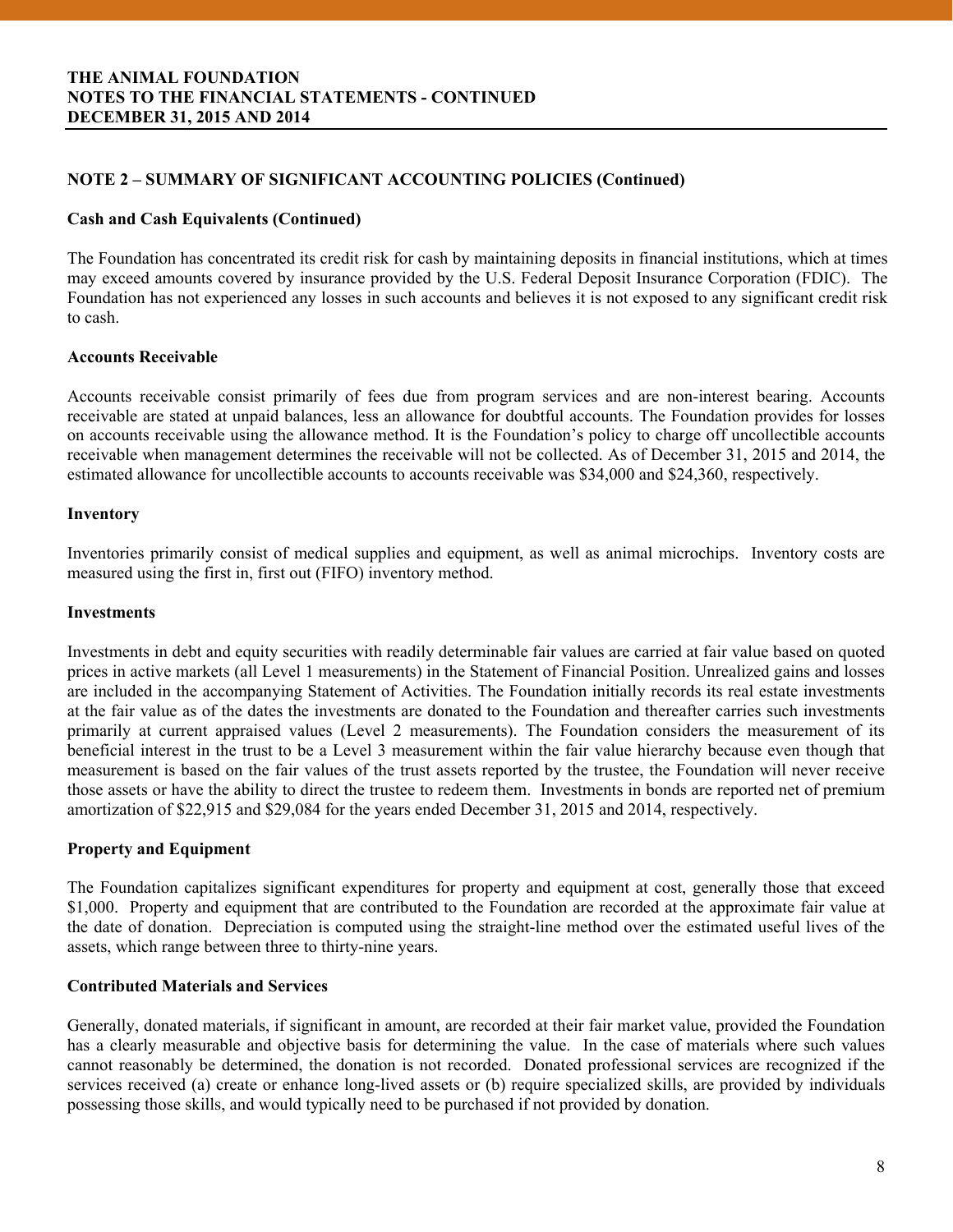# **NOTE 2 – SUMMARY OF SIGNIFICANT ACCOUNTING POLICIES (Continued)**

#### **Contributed Materials and Services (Continued)**

The Foundation recognized the following in-kind donations in the following years:

|                        | 2015      | 2014      |
|------------------------|-----------|-----------|
| Free use of facilities | \$229,536 | \$228,860 |
| Materials and supplies | 108,257   | 118,444   |
| Professional services  | 93,883    | 61,983    |
|                        | 431,676   | 409,287   |

Unpaid volunteers have donated their time to the Foundation's programs. The value of such services has not been reflected in the accompanying financial statements since the volunteers' time does not meet the criteria for recognition as contributed services.

# **Revenue Recognition**

Contributions received are recorded as unrestricted, temporarily restricted, or permanently restricted support, depending on the existence and/or nature of any donor restrictions. All donor-restricted support is reported as an increase in temporarily or permanently restricted net assets, depending on the nature of the restriction. When a restriction expires by a stipulated time restriction lapsing or by the purpose of the restriction having been accomplished, temporarily restricted net assets are reclassified to unrestricted net assets and reported in the statement of activities as net assets released from restrictions. Donor restricted contributions whose restrictions are met in the same period received are reported as unrestricted support.

Program revenues are earned at the time services are rendered. At times, discounts are offered against program fees. These discounts are recognized as a reduction in the Statement of Activities in accordance with FASB ASC 958-605- 45-2, *Revenue Recognition*. For the years ended December 31, 2015 and 2014, program revenues were recorded net of discounts of \$671,888 and \$743,504, respectively

## **Income Taxes**

In February 1979, the Foundation received notification from the Internal Revenue Service that the Foundation is exempt from federal income tax under Section  $501(c)(3)$  of the Internal Revenue Code and has been classified as a public charity under Sections 509(a)(1) and 170(b)(1)(A)(vi). As such, the Foundation is exempt from Federal income tax. Therefore, no provision for income taxes is made in the accompanying financial statements.

The Foundation is no longer subject to potential income tax examinations by tax authorities for years before 2012.

## **Functional Expenses**

The costs of providing the various programs and other activities have been summarized on a functional basis in the statements of activities and functional expenses. Accordingly, certain costs have been allocated among the programs and supporting services benefited, based on management's estimates.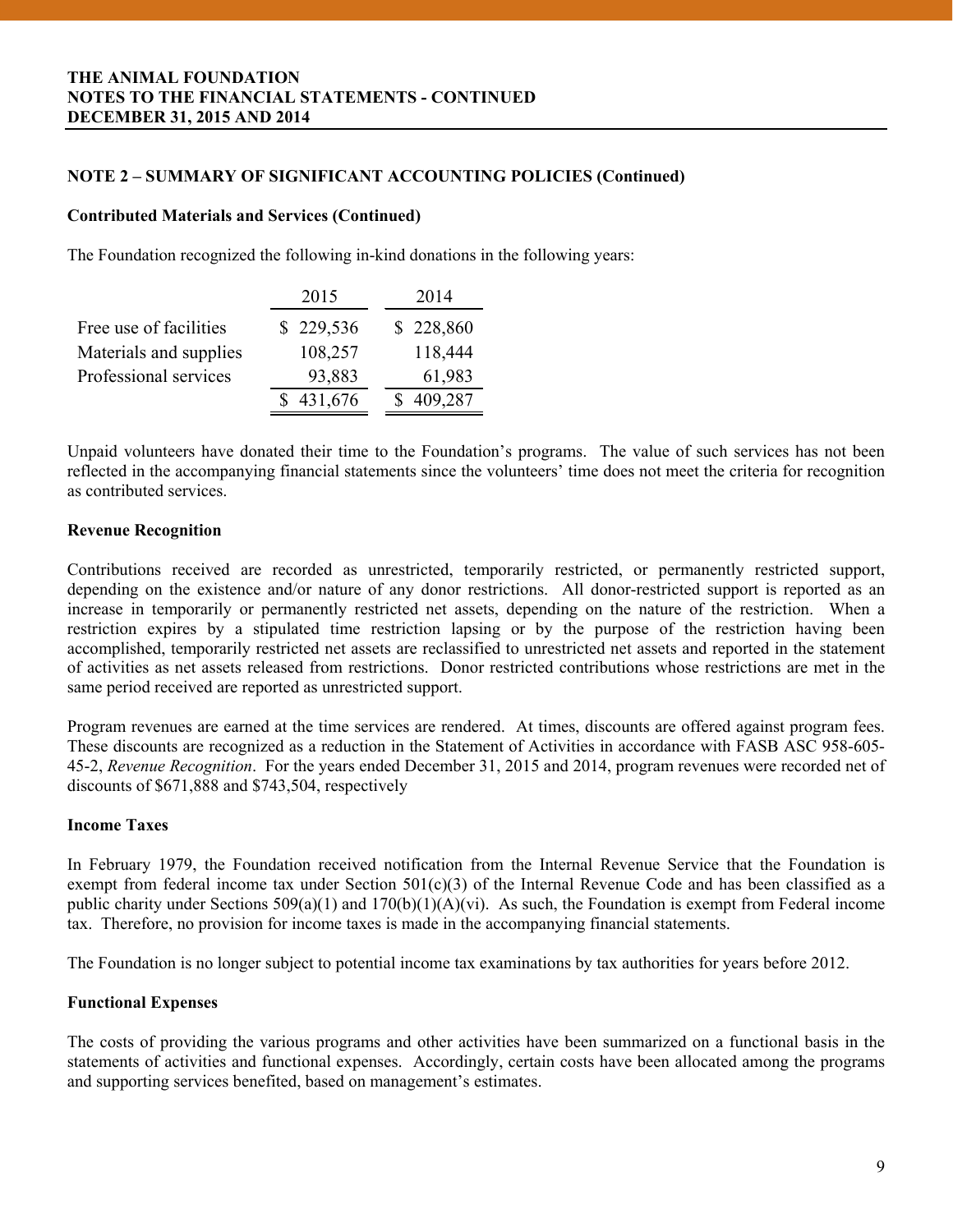# **NOTE 2 – SUMMARY OF SIGNIFICANT ACCOUNTING POLICIES (Continued)**

## **Advertising**

Advertising costs are expensed as incurred.

# **NOTE 3 – FAIR VALUE MEASUREMENTS**

The following table provides information by level on the fair value of the investments as of December 31, 2015:

|                                        | Total       | <b>Quoted Prices</b><br>in Active<br>Markets for<br>Identical<br>Assets<br>(Level 1) | Significant<br>Other<br>Observable<br>Inputs<br>(Level 2) | Significant<br>Unobservable<br>Inputs<br>(Level 3) |
|----------------------------------------|-------------|--------------------------------------------------------------------------------------|-----------------------------------------------------------|----------------------------------------------------|
| Recurring fair value measurements:     |             |                                                                                      |                                                           |                                                    |
| Beneficial interest in perpetual trust | \$1,944,218 | \$                                                                                   | \$                                                        | \$<br>1,944,218                                    |
| <b>B</b> onds                          | 1,340,585   | 1,340,585                                                                            |                                                           |                                                    |
| Land held for investment               | 216,940     |                                                                                      | 216,940                                                   |                                                    |
| Mutual funds                           | 118,485     | 118,485                                                                              |                                                           |                                                    |
| <b>Stocks</b>                          | 2,294,567   | 2,294,567                                                                            |                                                           |                                                    |
|                                        | \$5,914,795 | 3,753,637<br>S                                                                       | 216,940                                                   | 1,944,218<br>S                                     |

The following table provides information by level on the fair value of the investments as of December 31, 2014:

|                                        |             | <b>Quoted Prices</b> |             |    |              |
|----------------------------------------|-------------|----------------------|-------------|----|--------------|
|                                        |             | in Active            | Significant |    |              |
|                                        |             | Markets for          | Other       |    | Significant  |
|                                        |             | Identical            | Observable  |    | Unobservable |
|                                        |             | Assets               | Inputs      |    | Inputs       |
|                                        | Total       | (Level 1)            | (Level 2)   |    | (Level 3)    |
| Recurring fair value measurements:     |             |                      |             |    |              |
| Beneficial interest in perpetual trust | \$2,039,915 | \$                   | \$          | S. | 2,039,915    |
| <b>Bonds</b>                           | 1,596,703   | 1,596,703            |             |    |              |
| Land held for investment               | 216,940     |                      | 216,940     |    |              |
| Mutual funds                           | 171,125     | 171,125              |             |    |              |
| <b>Stocks</b>                          | 2,679,977   | 2,679,977            |             |    |              |
|                                        | \$6,704,660 | 4,447,805            | 216,940     | S  | 2,039,915    |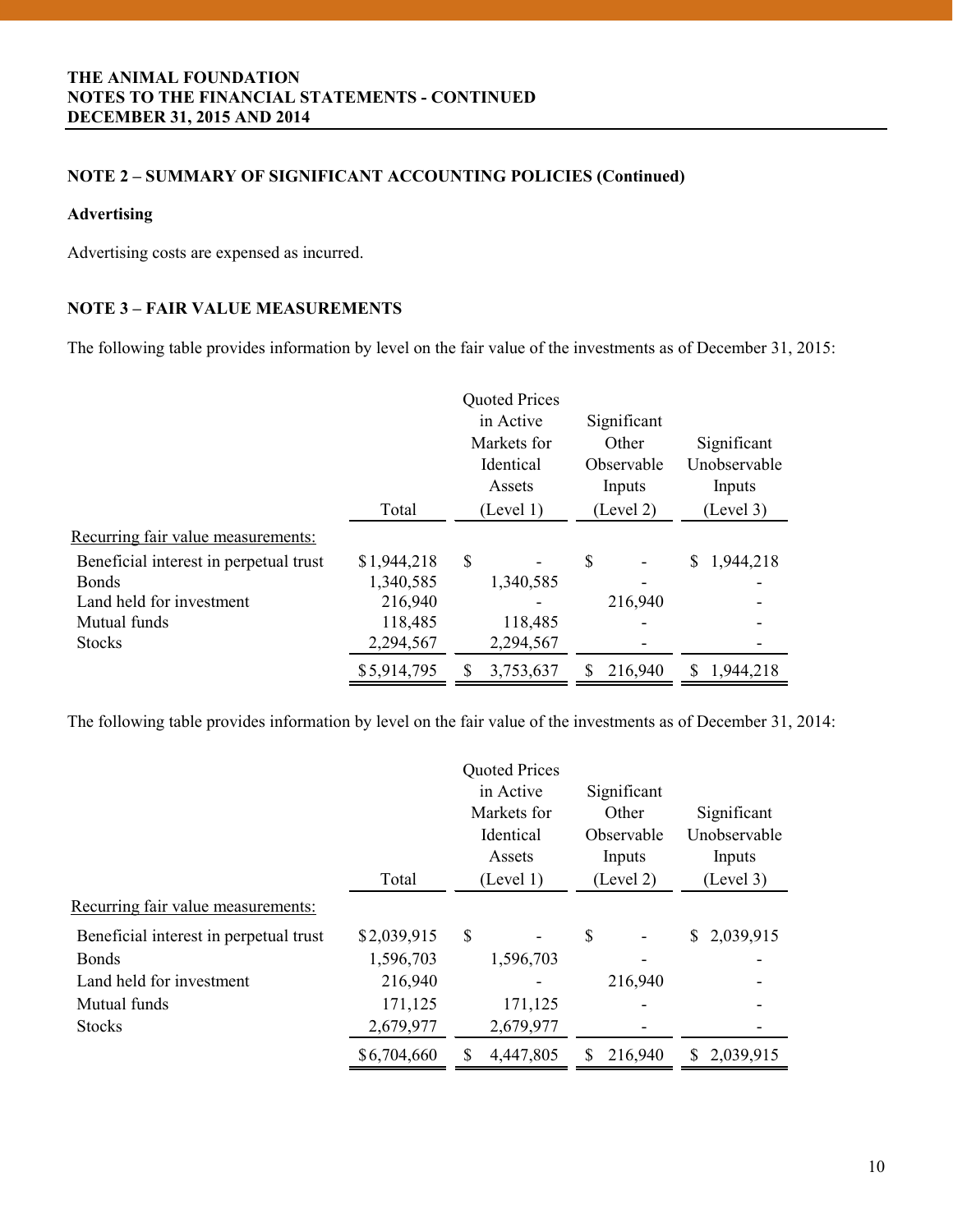# **NOTE 3 – FAIR VALUE MEASUREMENTS (Continued)**

Fair value for the beneficial interest in perpetual trust is measured using the fair value of the assets held in the trust as reported by the trustee as of December 31, 2015 (see Note 7). The Foundation considers the measurement of its beneficial interest in the trust to be a Level 3 measurement within the fair value hierarchy because even though that measurement is based on the fair values of the trust assets reported by the trustee, the Foundation will never receive those assets or have the ability to direct the trustee to redeem them.

The Foundation recognizes transfers between levels in the fair value hierarchy at the end of the reporting period.

The following table presents information about fair value measurements that use significant unobservable inputs (Level 3):

Beneficial interest in perpetual trust

| Balance - January 1, 2015                      | \$2,039,915 |
|------------------------------------------------|-------------|
| Total gains or losses recognized in the change |             |
| in permanently restricted net assets:          |             |
| Change in value of perpetual trust             | (95,697)    |
| Balance - December 31, 2015                    | 1,944,218   |

The Board of Directors reviews and approves the Foundation's fair value measurement policies and procedures annually. At least annually, the finance committee and the Board determine if the valuation techniques used in fair value measurements are still appropriate.

# **NOTE 4 – UNCONDITIONAL PROMISES TO GIVE**

Unconditional promises to give are recorded as receivables and revenue when received. As of December 31, 2015 and 2014, unconditional promises to give are as follows:

| 2015         | 2014        |
|--------------|-------------|
| \$13,787,506 | \$5,205,664 |
| 1,490,000    | 500,000     |
| 1,540,000    | 1,200,000   |
| 16,817,506   | 6,905,664   |
| (651,029)    | (525, 636)  |
| \$16,166,477 | \$6,380,028 |
|              |             |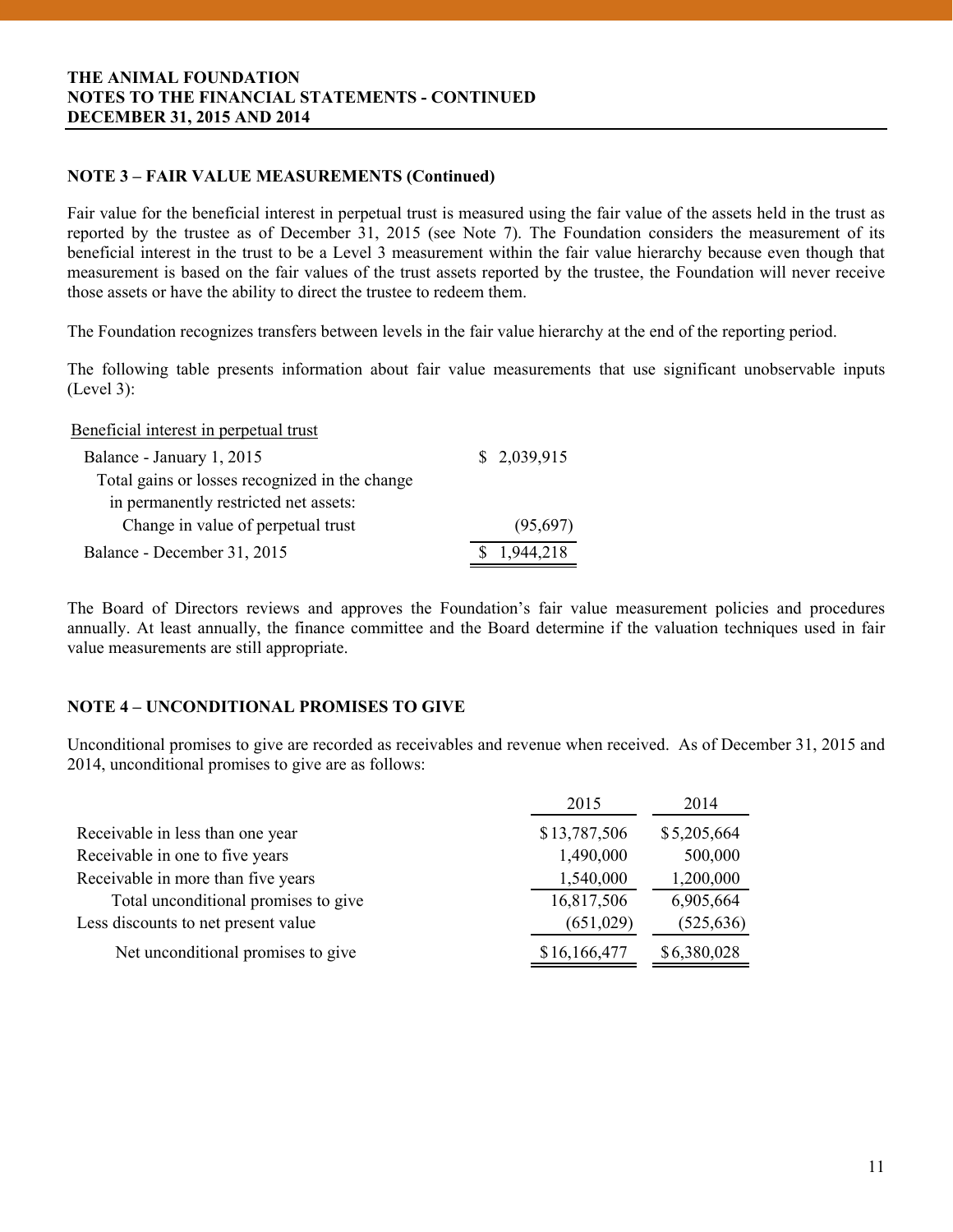## **THE ANIMAL FOUNDATION NOTES TO THE FINANCIAL STATEMENTS - CONTINUED DECEMBER 31, 2015 AND 2014**

## **NOTE 4 – UNCONDITIONAL PROMISES TO GIVE (Continued)**

The following table presents unconditional promises to give at December 31, 2015 and 2014, as shown on the statement of financial position:

|                                                            | 2015         | 2014        |
|------------------------------------------------------------|--------------|-------------|
| Current unconditional promises to give                     | \$13,777,700 | \$5,111,713 |
| Present value of noncurrent unconditional promises to give | 2,388,777    | 1,268,315   |
| Total unconditional promises to give, net of present value | \$16,166,477 | \$6,380,028 |

# **NOTE 5 – PROPERTY AND EQUIPMENT**

As of December 31, 2015 and 2014, property and equipment consisted of the following:

|                                | 2015         | 2014         |
|--------------------------------|--------------|--------------|
| <b>Buildings</b>               | \$20,345,347 | \$20,345,347 |
| Computers and software         | 131,220      | 126,435      |
| Furniture and equipment        | 725,884      | 707,516      |
| Leasehold improvements         | 20,371       | 20,371       |
|                                | 21,222,822   | 21,199,669   |
| Less: accumulated depreciation | (6,217,210)  | (5,578,698)  |
|                                | \$15,005,612 | \$15,620,971 |

Depreciation expense for the years ended December 31, 2015 and 2014 was \$638,510 and \$652,301, respectively.

## **NOTE 6 – BUILDING EXPANSION PROJECT**

In 2011, the Foundation resumed plans to expand its facilities. It started a capital campaign to underwrite a campuswide renovation and the development of a new structure to house cats and exotic animal adoption areas, public education facilities, and administrative offices. This campaign has continued through 2015 and beyond to raise funds to complete the project.

As of December 31, 2015 and 2014, costs of \$609,012 and \$422,158 respectively have been capitalized to the construction in progress account. There was no construction interest capitalized during 2015 or 2014.

The expansion plans, deemed the Campus Completion Project, have a total budget of \$31,987,003. Currently, the Foundation has secured \$13,184,006 in municipal appropriations plus \$132,997 to be paid in bond issuance costs, and approximately \$12,160,000 in private donations, of which \$10,000 was pledged subsequent to year end. The Foundation is in the process to secure funding through tax-exempt private placement bonds, currently estimated to be \$18,670,000. As of May 26, 2016, the date the financial statements were available to be issued, these terms had not been finalized.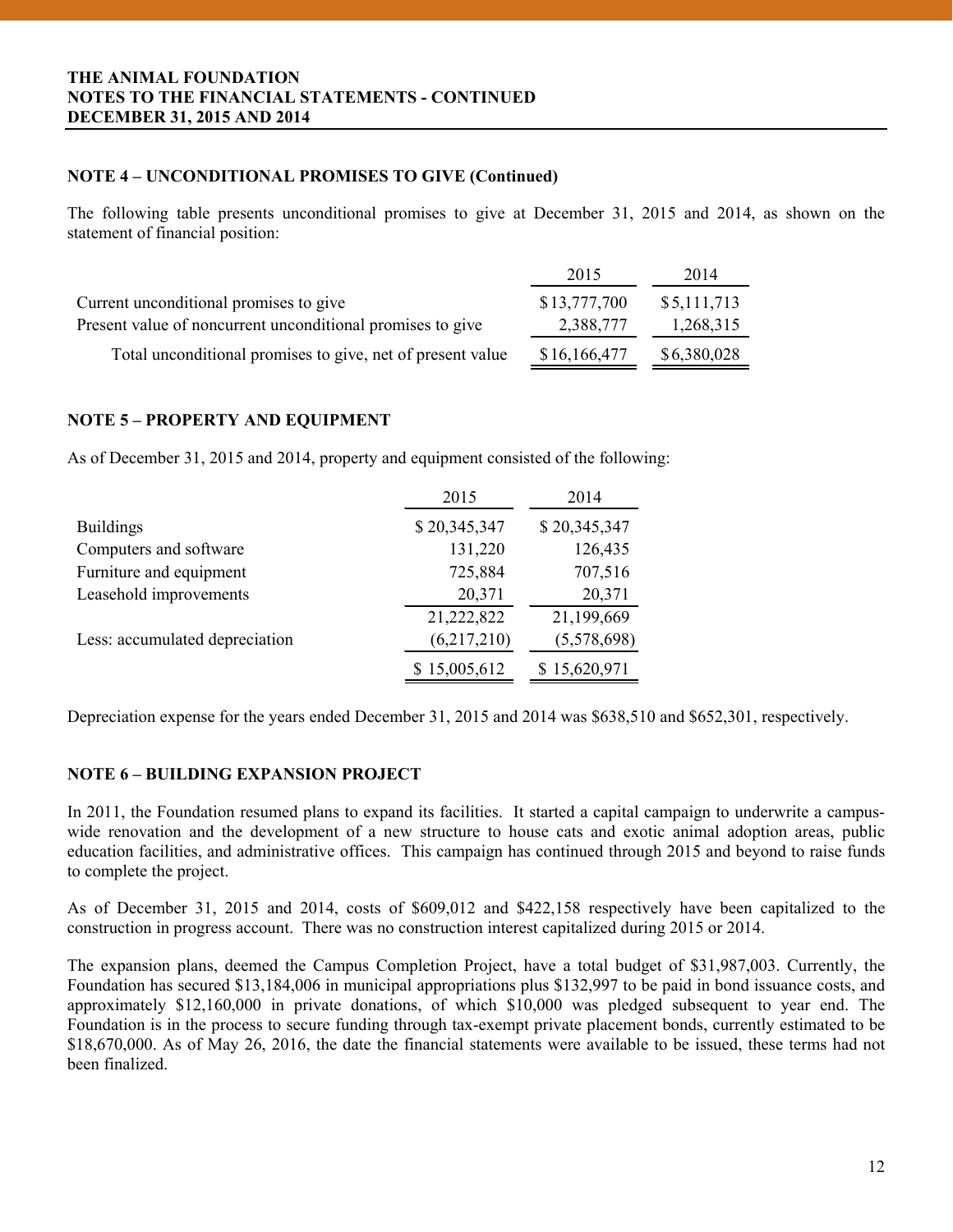## **NOTE 7 – BENEFICIAL INTEREST IN PERPETUAL TRUST HELD BY OTHERS**

During 2013, the Foundation received 33% beneficial interest in a perpetual trust which is held by others. As of December 31, 2015, the fair market value of the Foundation's share is \$1,944,218. Changes in the value of the trust have been reported in the statement of activities as increases in permanently restricted net assets. The entire fair value of the underlying assets is included in permanently restricted net assets. The Foundation receives quarterly disbursements of 33% of the income generated by the investments held by the trust.

## **NOTE 8 – LAND HELD FOR INVESTMENT**

In August 2009, the Foundation had various parcels of land bequeathed to it with the Foundation's ownership of each parcel ranging from 20% to 100%. The various parcels are located in the Pahrump, Nevada area and are held as an investment. The estimated fair value of the real estate based on county assessments was approximately \$216,940 as of December 31, 2015 and 2014.

# **NOTE 9 – TEMPORARILY RESTRICTED NET ASSETS**

Temporarily restricted net assets are held for the following purposes at December 31, 2015 and 2014:

|                 | 2015 |              |   | 2014      |  |
|-----------------|------|--------------|---|-----------|--|
| Adoptions       | S    | 194,076      | S | 25,000    |  |
| Animal Care     |      |              |   | 3,000     |  |
| <b>Building</b> |      | 22,444,180   |   | 7,211,323 |  |
| Other programs  |      |              |   | 100       |  |
|                 |      | \$22,638,256 |   | 7,239,423 |  |

Temporarily restricted net assets consist of cash and cash equivalents of \$6,475,279 and \$881,150, and net unconditional promises to give of \$16,162,977 and \$6,358,273 as of December 31, 2015 and 2014, respectively.

## **NOTE 10 – ENDOWMENT**

 designation and is not donor-restricted, it is classified and reported as unrestricted net assets. During 2013, the Board of Directors established an endowment fund for the long-term financial security of the Foundation. As of December 31, 2015, the Board of Directors had designated \$3,944,768 of unrestricted net assets as a general endowment fund to support the mission of the Foundation. Since that amount resulted from an internal

The Foundation has a spending policy in which the principal is not to be spent unless it is absolutely necessary for mission critical expenditures. To achieve that objective, the Foundation has adopted an investment policy and its primary investment goal is to minimize the risk of loss of principal while providing a reasonable level of current and future income, as well as provide for a modest appreciation of principal over time. The investment revenue earned during the year is considered unrestricted and can be used for the Foundation's operations.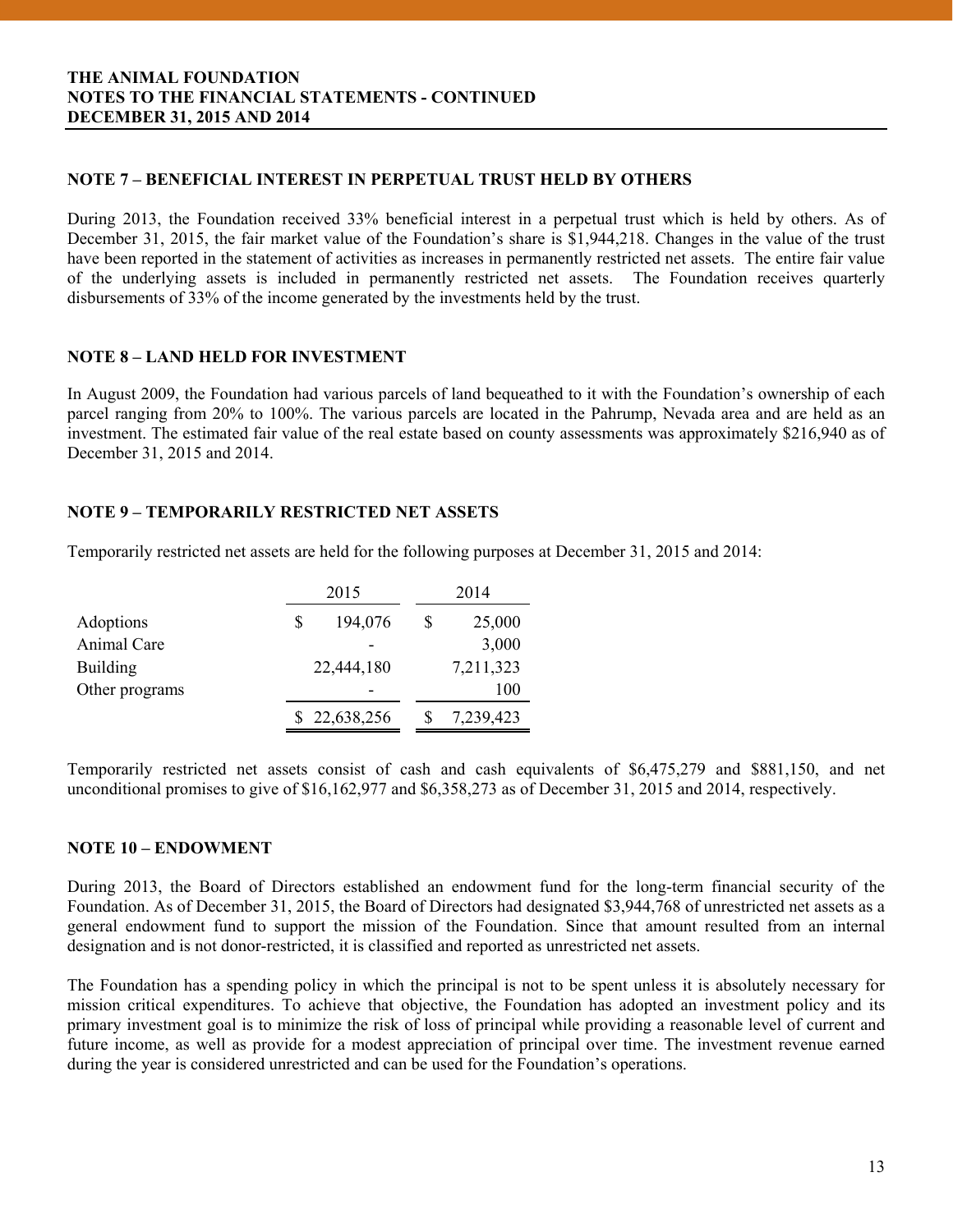# **NOTE 10 – ENDOWMENT (Continued)**

Endowment assets are invested in a well-diversified asset mix, which includes equity and debt securities, that is intended to result in a consistent inflation-protected rate of return that has sufficient liquidity to make annual distributions if needed, while growing the fund if possible. Investment risk is measured in terms of the total endowment fund; investment assets and allocation between asset classes and strategies are managed to not expose the fund to unacceptable levels of risk.

Composition of and changes in endowment net assets for the year ended December 31, 2015 were as follows:

| \$4,519,490 |
|-------------|
| 137,698     |
| (167, 784)  |
| (544, 637)  |
| 3,944,767   |
|             |

# **NOTE 11 – LEASE AGREEMENTS**

The Foundation leases office equipment and land under non-cancelable operating lease agreements expiring through 2020. Total lease expense under these agreements for the years ended December 31, 2015 and 2014 were \$12,587 and \$9,590, respectively.

Future minimum lease payments are as follows for the years ending December 31:

| 2016 | S  | 9,822  |
|------|----|--------|
| 2017 | S. | 12,556 |
| 2018 | S. | 11,730 |
| 2019 | S. | 7,969  |
| 2020 | S  | 3,972  |

# **NOTE 12 – RETIREMENT PLAN**

 compensation for such services. The Plan is funded solely by employee participant contributions to the plan, pursuant The Foundation established a retirements savings plan pursuant to Section 403(b) of the Internal Revenue Code, which was adopted August 15, 2013 and covers employees who perform services for the Foundation and receive to a salary reduction agreement. The employees could elect to defer amounts according to the maximum allowed under Federal guidelines.